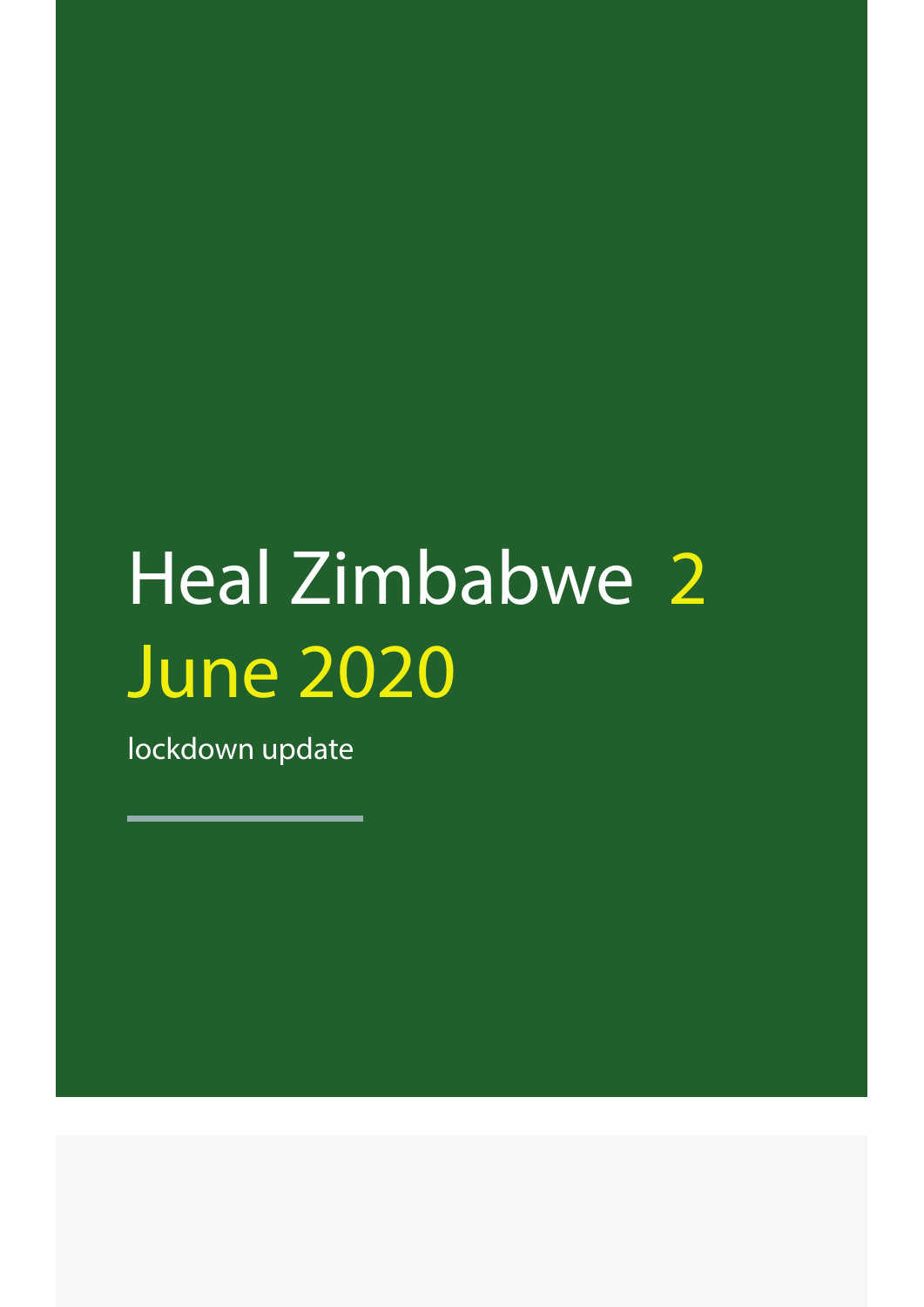# Introduction

On the 19th of April, Zimbabwe extended its lockdown with 14 days as a way of escalating measures of reducing the spread of COVID-19. The country's extension illustrates the government's commitment towards effectively containing the virus in the country. The current partial lockdown relaxed restrictions on mining companies, agricultural and food producers, among others as a way of ensuring constant supply of revenue to the government and food. The government also rolled out social assistance programs for vulnerable households including the elderly, vendors and People with Disabilities as a way of reinforcing the lockdown extension. The government's Task Force on COVID-19 also intensified its outreach activities to establish district and provincial isolation centres for cases of COVID-19 across the country.

#### Issues covered in this Update

In this report, Heal Zimbabwe's Early Warning and Early Response Situation Room provides an update on: how communities are responding to the extended lockdown, availability and cost of face masks, the conduct of lockdown enforcement officers, the availability and quality of health care services for COVID-19 and other diseases, and the availability of information on COVID-19 in local communities.

# Methodology

A total of 4 000 trained Early Warning and Early Response Committee members and at least 5 000 community members who participate in HZT's outreach activities, CBOs operating in areas where Heal Zimbabwe operates and Heal Zimbabwe's Peace Clubs provides and verify information in this update.

Presentation of Updates

Manicaland Province

Mutasa

A majority of community members in Ward 21 and Ward 31 were moving around wearing masks and head wraps. Police was only visible at Hauna Growth Point in Ward 31, turning away a few people who were coming to the centre without anything covering their faces. Shops in Ward 21 and Ward 31 had most of the basic commodities. However community members were complaining with the hiking of prices for basic commodities.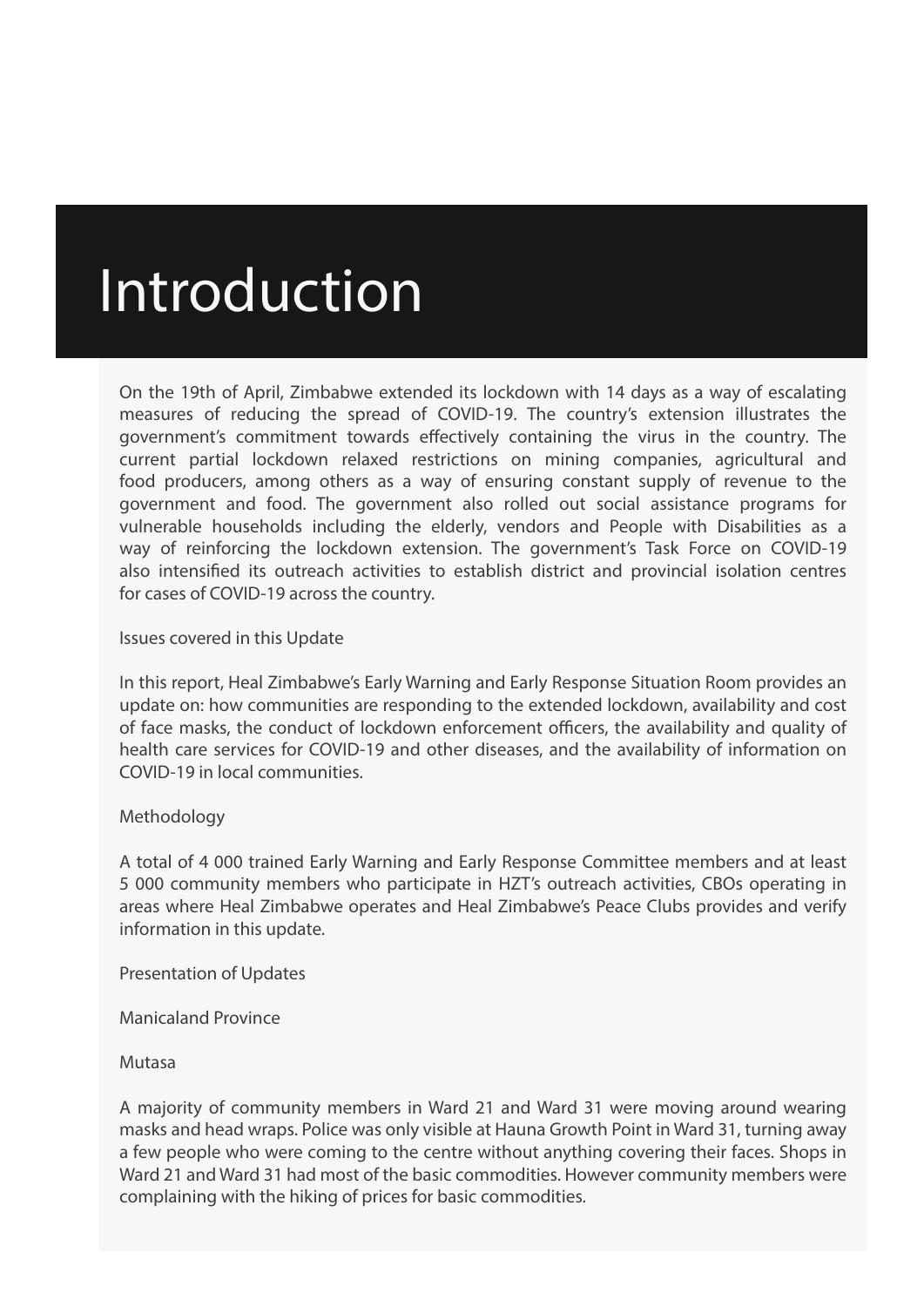#### Buhera

Community members in Ward 5, Ward 9 and Ward 33 were roaming around covering their mouths with home-made masks or head wraps. Police officers were spotted in Ward 5 and Ward 33 at around 10:00 hours enforcing the lockdown at Buhera office and Birchenough Bridge shopping centres respectively. Most shops in the three wards had most of the basic commodities.

# Chipinge

Community members in Ward 27, Ward 16 and Ward 3 were roaming around wearing masks or wrapping their faces with head wraps. There were no police officers seen enforcing the lockdown in Ward 16. Most of the shops across the three wards had most of the basic commodities.

# Chimanimani

Community members in Ward 15 were roaming around wearing masks. A group of police officers were seen around 08:30 hours enforcing the lockdown. Shops in Ward 15 had most of the basic commodities. Community members from this ward highlighted that they never witnessed any incidences of politically motivated human rights violation during the lockdown.

#### Makoni

Community members in Ward 16 were roaming around without masks. Community members were concerned that churches such as Johani Masowe and Johani Marange Apostolic Sects have resumed their normal church services and they are not observing social distancing or wearing masks.

Mashonaland West Province

#### Hurungwe

Community members in ward 24 are still staying in their home whilst in Ward 15 community members have resumed with their normal daily activities. Community shops at Chiedza business centre are operating throughout the day and are adhering to the lockdown terms. This has been worsened by the fact that the police have not been monitoring activities in the two wards. Community members from the two wards complained that mealie-meal and sugar were now in short supply.

#### Magunje

Community members in ward 10 have resumed with their normal daily activities, moving around unnecessarily. Police officers arrested and fined several people in Magunje Growth Point who were moving around without wearing masks. Community members highlighted that medical personnel at Magunje Hospital were attending to patients without wearing any protective clothing including face masks. They further lamented that most men in Kambamura,Mbereko and Chitemerere villages are gathering in numbers in local shebeens drinking home brewed beer.

#### Mashonaland Central Province

#### Muzarabani

Community members in Ward 17 are still staying in their homes. Shops at Hoya business centre were open and extending services only to customers wearing face masks. Police officers were arresting community members who were moving without wearing face masks.